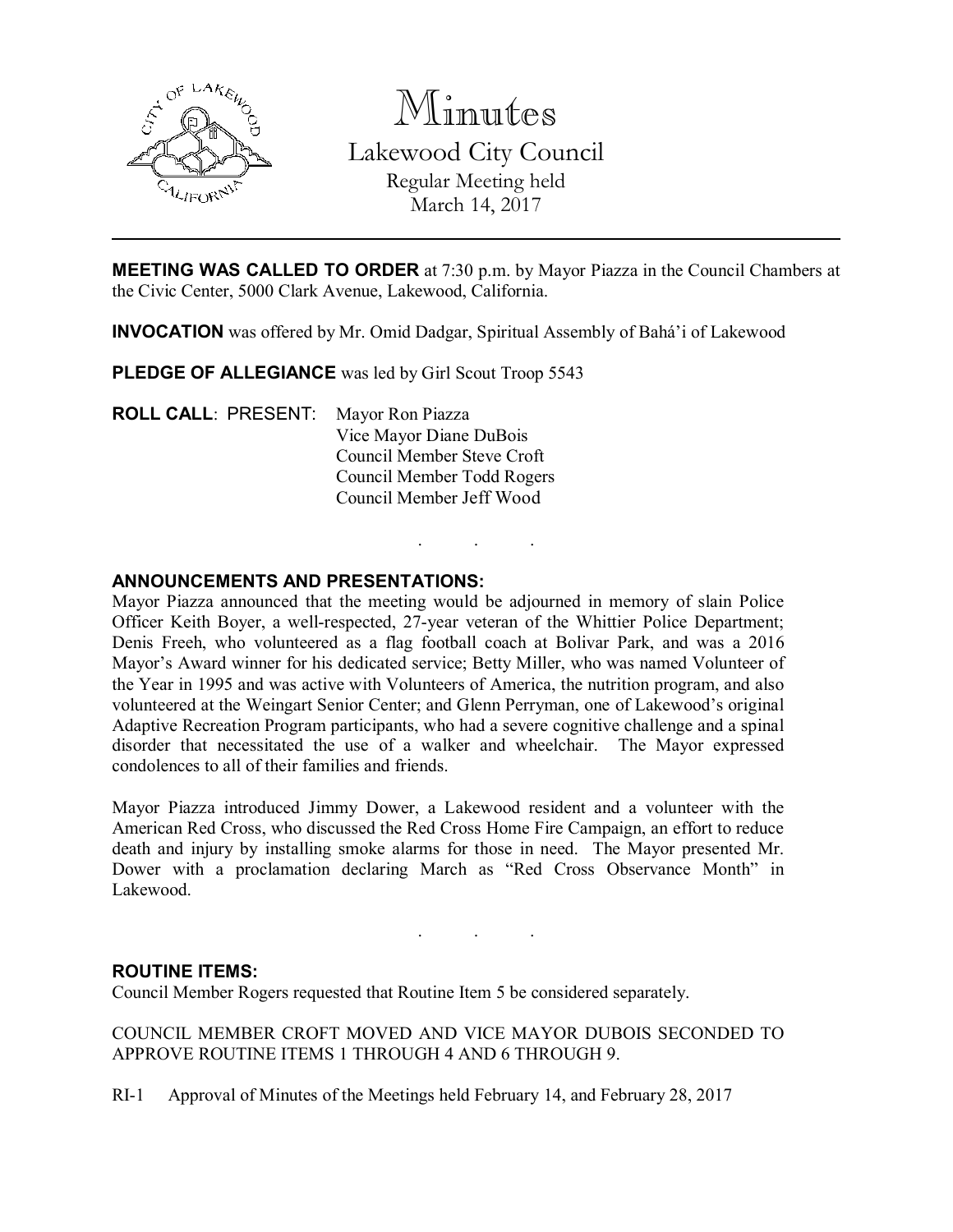City Council Minutes March 14, 2017 Page 2

### ROUTINE ITEMS: - Continued

- RI-2 Approval of Personnel Transactions
- RI-3 Approval of Registers of Demands
- RI-4 Approval of Monthly Report of Investment Transactions
- RI-6 Approval of Proposition A Fund Exchange and Assignment Agreement
- RI-7 Approval of Emergency Roof Repairs at Nye Library
- RI-8 Consideration of Using Tablets for City Council Agenda Packets
- RI-9 RESOLUTION NO. 2017-4; A RESOLUTION AUTHORIZING AN INTEREST RATE LOCK FOR THE CONSIDERATION OF TAX-EXEMPT FINANCING

UPON ROLL CALL VOTE, THE MOTION WAS APPROVED:

AYES: COUNCIL MEMBERS: Croft, DuBois, Rogers, Wood and Piazza NAYS: COUNCIL MEMBERS: None

RI-5 Approval of Sheriff's Station Lease Agreement

COUNCIL MEMBER CROFT MOVED AND COUNCIL MEMBER WOOD SECONDED TO APPROVE ROUTINE ITEM 5. UPON ROLL CALL VOTE, THE MOTION WAS APPROVED:

AYES: COUNCIL MEMBERS: Croft, DuBois, Wood and Piazza NAYS: COUNCIL MEMBERS: None ABSTAIN: COUNCIL MEMBERS: Rogers

## 1.1 • APPEAL OF THE DECISION OF THE PLANNING AND ENVIRONMENT COMMISSION IN THE MATTER OF THE ABATEMENT FOR 5708 CANDOR **STREET**

. . .

Sonia Southwell, Director of Community Development, made a presentation based on the memo in the agenda and stated that on November 3, 2016, the Planning and Environment Commission, sitting as the Building Rehabilitation Board, conducted a public hearing regarding five listed land use violations at 5708 Candor Street and that this hearing had been the next procedural step in a progressive code enforcement case that commenced two years earlier on November 4, 2014, and was identified in the Final Notice of Violation issued on July 20, 2016. Upon inspection conducted on the day of the hearing by Code Enforcement staff, it was confirmed that three of the five identified violations had been corrected and following the public hearing, the Planning and Environment Commission adopted a resolution for the abatement of the remaining violations.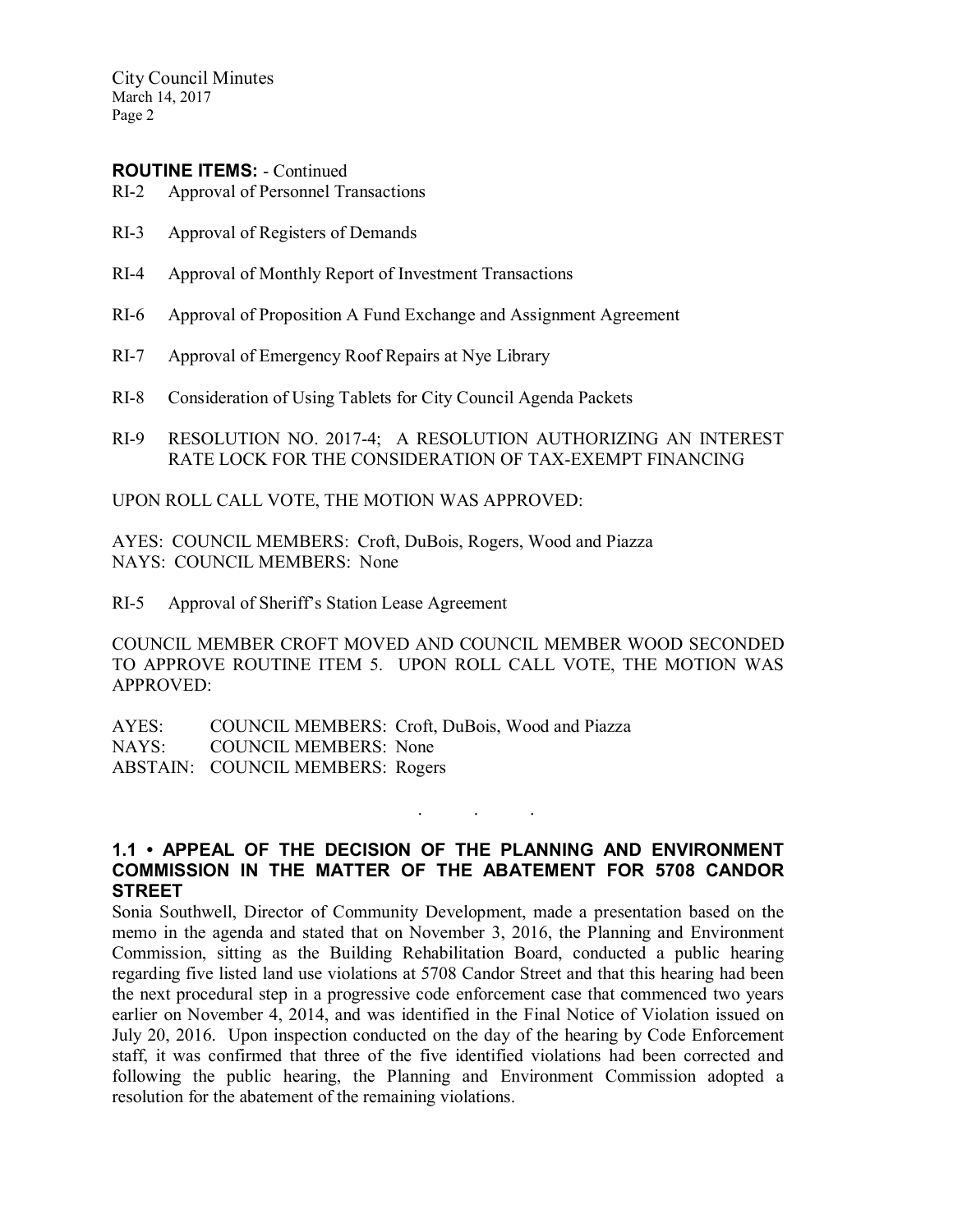# 1.1 • APPEAL OF THE DECISION OF THE PEC IN THE MATTER OF THE ABATEMENT FOR 5708 CANDOR STREET - Continued

She reported that the property owners appealed that decision and the appeal was scheduled for hearing. However, on March 9, 2017, Code Enforcement staff conducted a follow-up inspection and established that the remaining two violations had been corrected sufficiently to determine that at this point in time, the property was in substantial compliance with the Lakewood Municipal Code. She concluded by stating that it was recommended that the City Council accept and file the report, as the subject matter of the appeal was moot and compliance with the original Final Notice of Violation had been accepted by the City.

City Attorney Steve Skolnik advised that since the matter had been formally noticed as a public hearing, it would be appropriate to open the public hearing and call upon those wishing to address the City Council regarding the issue.

Mayor Piazza opened the public hearing at 7:42 p.m. and called for anyone in the audience wishing to address the City Council on this matter.

James Krage, Lakewood, provided a summary of the events leading up to the hearing as noted in his correspondence and referenced the photographs showing compliance.

COUNCIL MEMBER CROFT MOVED AND VICE MAYOR DUBOIS SECONDED TO ACCEPT AND FILE THE REPORT. UPON ROLL CALL VOTE, THE MOTION WAS APPROVED:

AYES: COUNCIL MEMBERS: Croft, DuBois, Rogers, Wood and Piazza NAYS: COUNCIL MEMBERS: None

# 2.1 • INTRODUCTION OF ORDINANCE NO. 2017-1; REAUTHORIZING THE PUBLIC, EDUCATIONAL AND GOVERNMENTAL ACCESS FEE

. . .

Paolo Beltran, Assistant to the City Manager, made a presentation based on the memo in the agenda and explained that the Digital Infrastructure and Video Competition Act of 2006 transferred cable franchising authority to the California Public Utilities Commission but allowed local governments to establish and collect Public, Educational and Governmental Access (PEG) fees from the City's cable and video TV operators. Video franchises issued by the CPUC were given a term of ten years with the current franchises to expire in early 2017 for AT&T and Frontier Communications and in 2018 for Spectrum. Ordinance 2007-6, which authorized a fee on State-franchised video service providers to support PEG access channel facilities, would expire upon the expiration of the state franchise and would, therefore, require the City to reauthorize the ordinance to collect the PEG fee from AT&T customers going forward. The proposed ordinance would reauthorize a PEG access support fee received by the City, which totaled \$174,912 in fiscal year 2015-2016. He stated it was recommended that the City Council introduce the proposed ordinance to exercise the City's right to continue to authorize the receipt of PEG fees from its cable/video TV operators.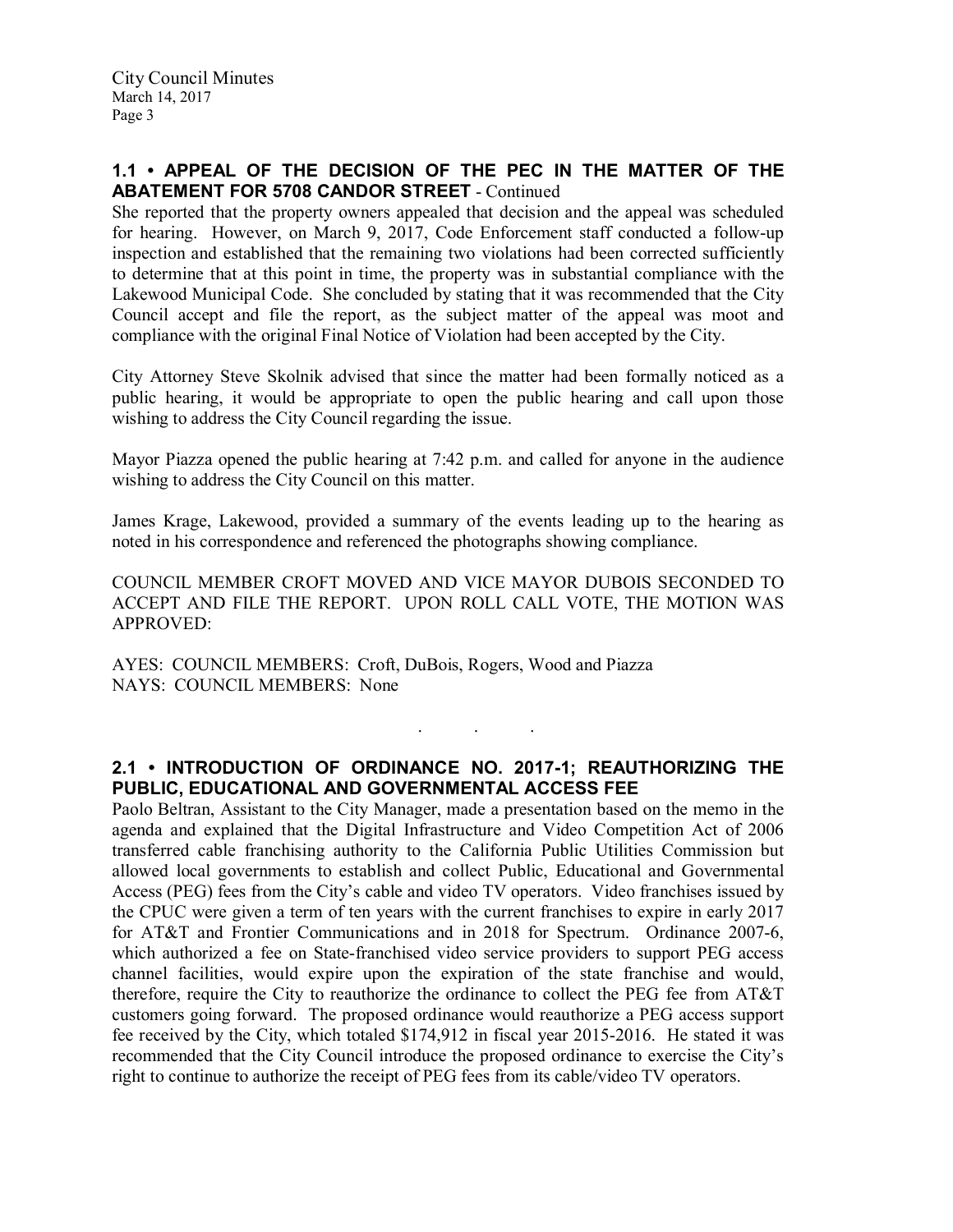2.1 • INTRODUCTION OF ORDINANCE NO. 2017-1; REAUTHORIZING THE PUBLIC, EDUCATIONAL AND GOVERNMENTAL ACCESS FEE - Continued ORDINANCE NO. 2017-1; AN ORDINANCE OF THE CITY COUNCIL OF THE CITY OF LAKEWOOD REAUTHORIZING THE PUBLIC, EDUCATIONAL AND GOVERNMENTAL ACCESS FEE was read by title by the City Clerk.

COUNCIL MEMBER WOOD MOVED AND VICE MAYOR DUBOIS SECONDED TO WAIVE FURTHER READING AND INTRODUCE ORDINANCE NO. 2017-1. UPON ROLL CALL VOTE, THE MOTION WAS APPROVED:

. . .

AYES: COUNCIL MEMBERS: Croft, DuBois, Rogers, Wood and Piazza NAYS: COUNCIL MEMBERS: None

# 3.1 • GENERAL PLAN ANNUAL PROGRESS REPORT

The Community Development Director displayed slides and made a presentation based on the memo in the agenda. Ms. Southwell summarized Lakewood's General Plan as a Statemandated document which planned the framework for the City's physical, social, and economic development for up to twenty years into the future. The Comprehensive General Plan had been adopted in 1996, and the Annual Progress Report required discussion of the progress made towards allowing for the development of housing as specified by the Regional Housing Needs Assessment as well as overall implementation of the general plan. She stated it was the Planning and Environment Commission's recommendation that the City Council receive and file the 2016 General Plan Annual Progress Report and direct staff to submit the same to the Department of Housing and Community Development and to the Governor's Office of Planning and Research.

Ms. Southwell clarified for Vice Mayor DuBois that legislative changes to State law placed the Housing Element, which had been approved in 2013, on an eight-year review cycle and that the other elements of the General Plan were currently in the process of being updated.

In response to questions from Council Member Croft regarding the accuracy of the vacancy rates and median home prices, Ms. Southwell stated that the calculations from the State Department of Finance were based on a trend comparison between the 2000 census, the 2010 census and the latest data from the American Community Survey. The Department of Finance went back on the data and applied their new methodology. This is called error closure methodology. Because of the change in methodology the recent numbers did not match earlier figures that were used by the State Department of Finance prior to the revision.

Responding to Council Member Rogers' inquiry pertaining to Federal budget projections, Ms. Southwell explained that allocations had not yet been provided. She confirmed for Council Member Rogers that housing values appeared to be approaching peak levels with predictions forecasting an eventual decline.

Mr. Krage spoke about the use of Federal funds and mandates.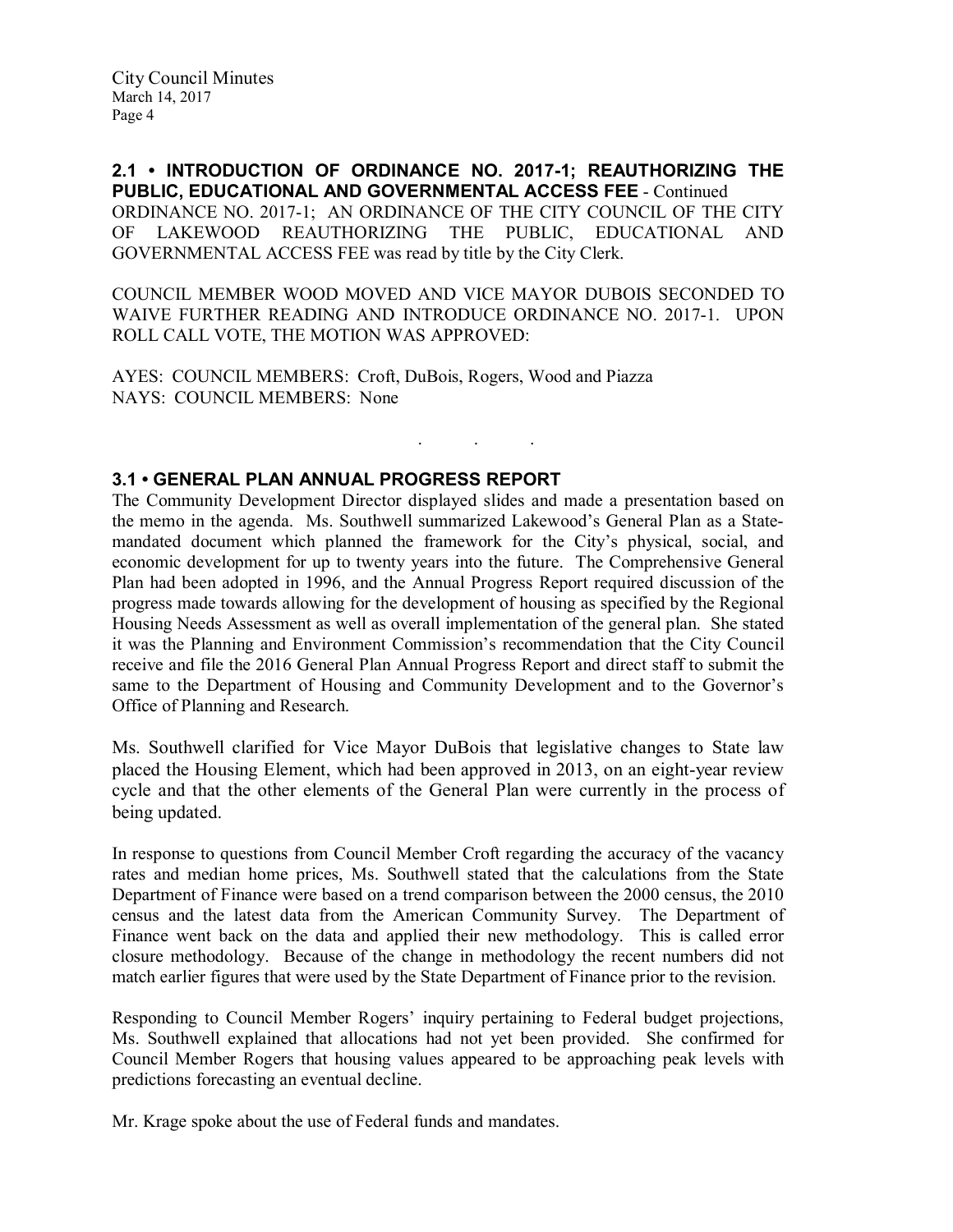City Council Minutes March 14, 2017 Page 5

### 3.1 • GENERAL PLAN ANNUAL PROGRESS REPORT - Continued

COUNCIL MEMBER ROGERS MOVED AND COUNCIL MEMBER WOOD SECONDED TO RECEIVE AND FILE THE 2016 GENERAL PLAN ANNUAL PROGRESS REPORT AND DIRECT STAFF TO SUBMIT TO THE DEPARTMENT OF HOUSING AND COMMUNITY DEVELOPMENT AND TO THE GOVERNOR'S OFFICE OF PLANNING AND RESEARCH. UPON ROLL CALL VOTE, THE MOTION WAS APPROVED:

AYES: COUNCIL MEMBERS: Croft, DuBois, Rogers, Wood and Piazza NAYS: COUNCIL MEMBERS: None

# 3.2 • REVIEW OF ANNUAL STATEMENT OF INTERGOVERNMENTAL RELATIONS GOALS

 $\mathbf{r}$  .  $\mathbf{r}$  ,  $\mathbf{r}$  ,  $\mathbf{r}$  ,  $\mathbf{r}$  ,  $\mathbf{r}$  ,  $\mathbf{r}$ 

The Assistant to the City Manager made a presentation based on the memo in the agenda and stated the Council's Intergovernmental Relations Committee had met and completed deliberations on the Intergovernmental Relations Goals and Priorities for 2017. Mr. Beltran reported that the purpose of the goals was to provide focus for the Committee, for staff and the City's professional legislative representatives to identify areas of legislative concern and those of benefit to the Lakewood community. He highlighted some of the Federal, State and Regional goals such as supporting legislation that provides for greater protection to victims of crime and accountability in criminal prosecution and sentencing; supporting continued funding for Federal programs; supporting funding for water, wastewater, and stormwater infrastructure, flood prevention, and water resources planning and development; protecting the city's authority over control of the public right of way; supporting funding for projects that improve the quality of life in the city; protecting the city's right to contract for services; supporting sustainable transportation funding; supporting funding for parks, trails, open spaces and recreation services and facilities; supporting legislation that encourages economic development for cities to create jobs and improve the economy; and supporting legislation that would provide a sustainable funding source for affordable housing; monitor legislation and activities related to homelessness and continue to support legislation, programs, and funding that promote enhanced law enforcement services in the community.

COUNCIL MEMBER WOOD MOVED AND VICE MAYOR DUBOIS SECONDED TO ADOPT THE STATEMENT OF INTERGOVERNMENTAL RELATIONS GOALS FOR 2017. UPON ROLL CALL VOTE, THE MOTION WAS APPROVED:

AYES: COUNCIL MEMBERS: Croft, DuBois, Rogers, Wood and Piazza NAYS: COUNCIL MEMBERS: None

. . .